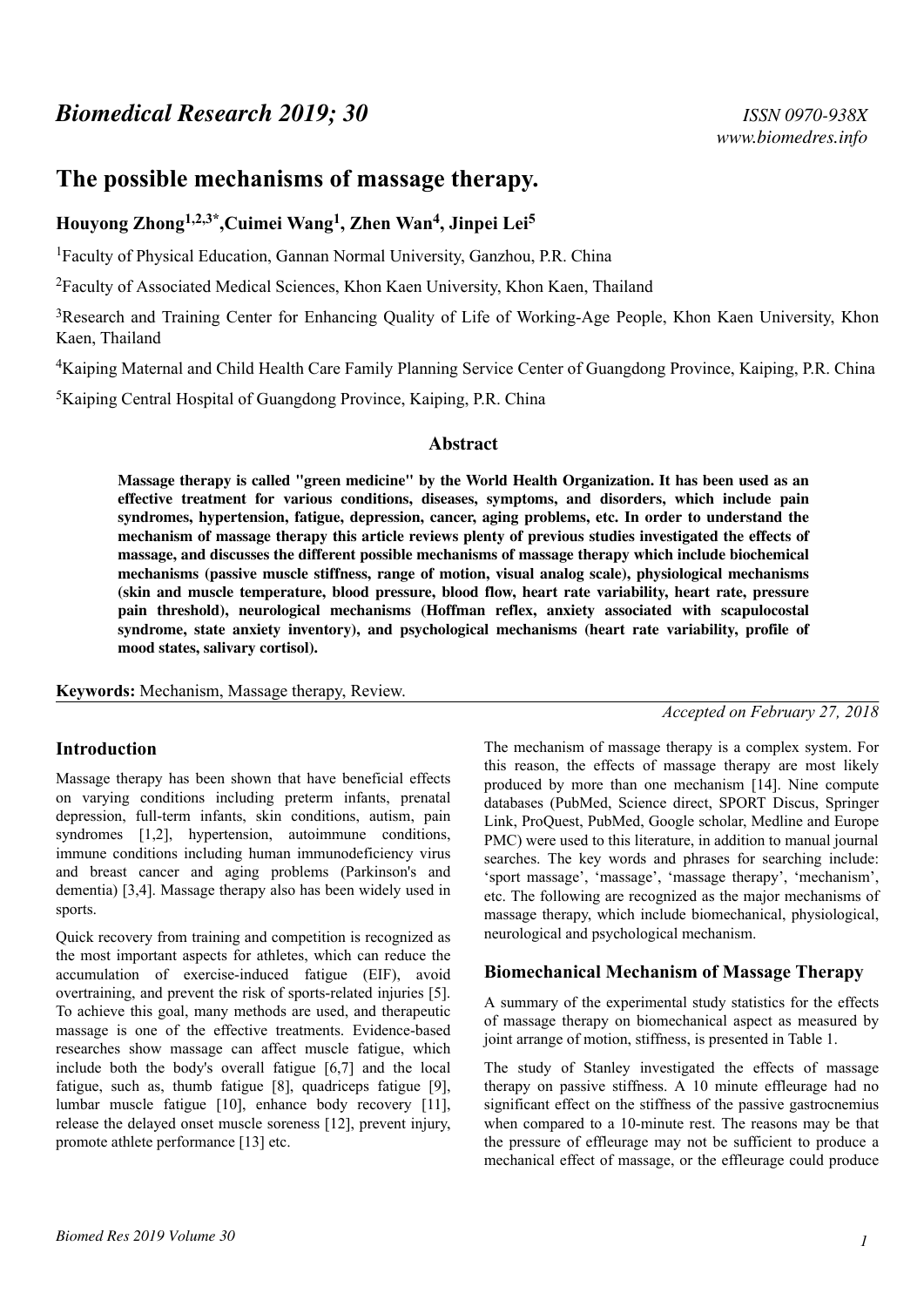a reflective response, but the changes in muscle properties may be present in the contractile elements [15,16].

Several studies have been evaluated the effects of massage on flexibility of the body by measurement of the range of motion. For example, Crosman et al. found that 9-12 minutes massage for lower extremities can significantly increase the hip flexion and knee extension, Crosman's study confirmed this result [17]. Nordschow and Bierman [18] used finger to floor test to evaluate the flexibility of lumbar, the results showed that massage can increase the lumbar range of motion.

Chanawong and co-workers found that Thai massage can provide improvements in some physical markers in soccer players, which indicated that Thai massage can increase blood flow and reduce muscle tension [19]. The potential mechanisms of it may include the enhancement of reduced adhesion and muscle spasm and the stimulation of proprioceptors of muscles in the tissues being massaged. Thai Massage can cause an increase in muscle blood supply which allows the muscles to get more oxygen from the blood and provide enough nutrients for the muscles [20].

*Table 1. The effects of massage therapy on biochemical makers [15,17-21].*

| Study                            | <b>Subjects</b>                        | Intervention                                                                                                                                | <b>Measurement</b>                                                                                             | <b>Results</b>                                                                       |
|----------------------------------|----------------------------------------|---------------------------------------------------------------------------------------------------------------------------------------------|----------------------------------------------------------------------------------------------------------------|--------------------------------------------------------------------------------------|
| Stanley et al.[15]               | Healthy                                | 10 minutes massage                                                                                                                          | tension; Passive<br>Maximum<br>muscle<br>stiffness                                                             | Non-significant                                                                      |
| Wiktorsson-Moller<br>et al. [20] | Healthy males, n=8                     | $6 - 15$<br>minutes<br>massage<br>(kneading)                                                                                                | Strength of quadriceps and hamstring<br>muscles; ROM of lower extremities                                      | Stretching can significantly increase the range of hip<br>flexion and extension, hip |
|                                  |                                        |                                                                                                                                             |                                                                                                                | abduction, knee flexion, and ankle dorsiflexion.                                     |
| Chanawong et al. Soccer<br>[19]  | players,<br>$n = 34$                   | sit-ups; hand grip strength; $VO2$ max sit<br>and reach;<br>30 minutes Thai<br>40 yards technical<br>agility; 50-meter<br>sprint; push-ups; |                                                                                                                | All the outcomes were significantly improved after<br>Thai massage.                  |
| Nordschow<br>Bierman [18]        | and Normal<br>subjects,<br>$n = 25$    | 30 minutes Swedish and<br>Hoffa massage                                                                                                     | Finger to floor test                                                                                           | Stretching can significantly increase the<br>lumbar<br>range of motion.              |
| Crosman et al. [17]              | Normal<br>subjects, n=34               | female 9-12 minutes massage for<br>lower extremities                                                                                        | Range of motion                                                                                                | Massage can increase the hip flexion and knee<br>extension.                          |
| Leivadi et al. [21]              | university<br>Female<br>dancer, $n=30$ | minutes massage,<br>30<br>twice a<br>week, five weeks                                                                                       | State Anxiety Inventory; Profile of mood<br>states; Visual analog scale; Neck<br>extension; Shoulder abduction | Massage can increase the neck extension and<br>shoulder abduction.                   |

### **Physiological Mechanism of Massage Therapy**

A summary of the experimental study statistics for the effects of massage on physiological aspect as measured by temperature, heart rate variability, blood flow, cortisol etc. is presented in Table 2.

Some studies showed that massage can increase temperature of the subjects. Hidetoshi et al. investigated the effects of 5 minutes massage on the lumbar region after 90 seconds back muscle contraction induced fatigue, the results showed that significant differences of skin temperature exist between massage group and control group, skin temperature of massage group 0.45℃ higher than control group [7]. Drust et al. reported an increase in intramuscular and skin temperature of the vastus lateralis muscle irrespective of massage duration [22]. Miguel et al. reported that massage can significantly increase preterm infants' temperature during massage and after massage. JoEllen et al. reported that massage treatment can significant increase the temperature in five regions: anterior upper chest, posterior neck, upper back, posterior right arm, and middle back [23]. The reasons of it are not very clear, therefore, the increase of temperature may be due to massage, heat transferring from the hands of therapist, or both.

Many researchers believe that the mechanical pressure of massage can speed up blood flow, thereby increasing the rate of elimination of metabolites and the ability to supply oxygen. [7,23,24] Hidetoshi et al. reported that 5 minutes massage on the lumbar region can increase skin blood flow, muscle blood volume [7]. JoEllen et al. investigated the effects of massage on peripheral blood flow by measurement of skin temperature. The finding was that massage can significantly increase the temperature in five regions: anterior upper chest, posterior neck, upper back, posterior right arm, and middle back, then the study concluded that massage can increase the peripheral blood flow [23]. In another study, light massage on the back can increase regional cerebral blood flow of the subjects with prone position [24]. However, Tessa H et al. reported that there were no significances for blood flow which includes femoral artery blood flow skin blood flow [25].

Massage has shown some experimental evidence for increasing parasympathetic activity through reducing blood pressure and heart rate, increasing heart rate variability, reducing cortisol level [26-30]. Warangkana et al. [26] investigated the patients with depression. The results showed that traditional Thai massage can reduce the heart rate. Surussawadi [27] (benett's acute) reported that when compared with baseline within group, the cortisol level and heart rate were significant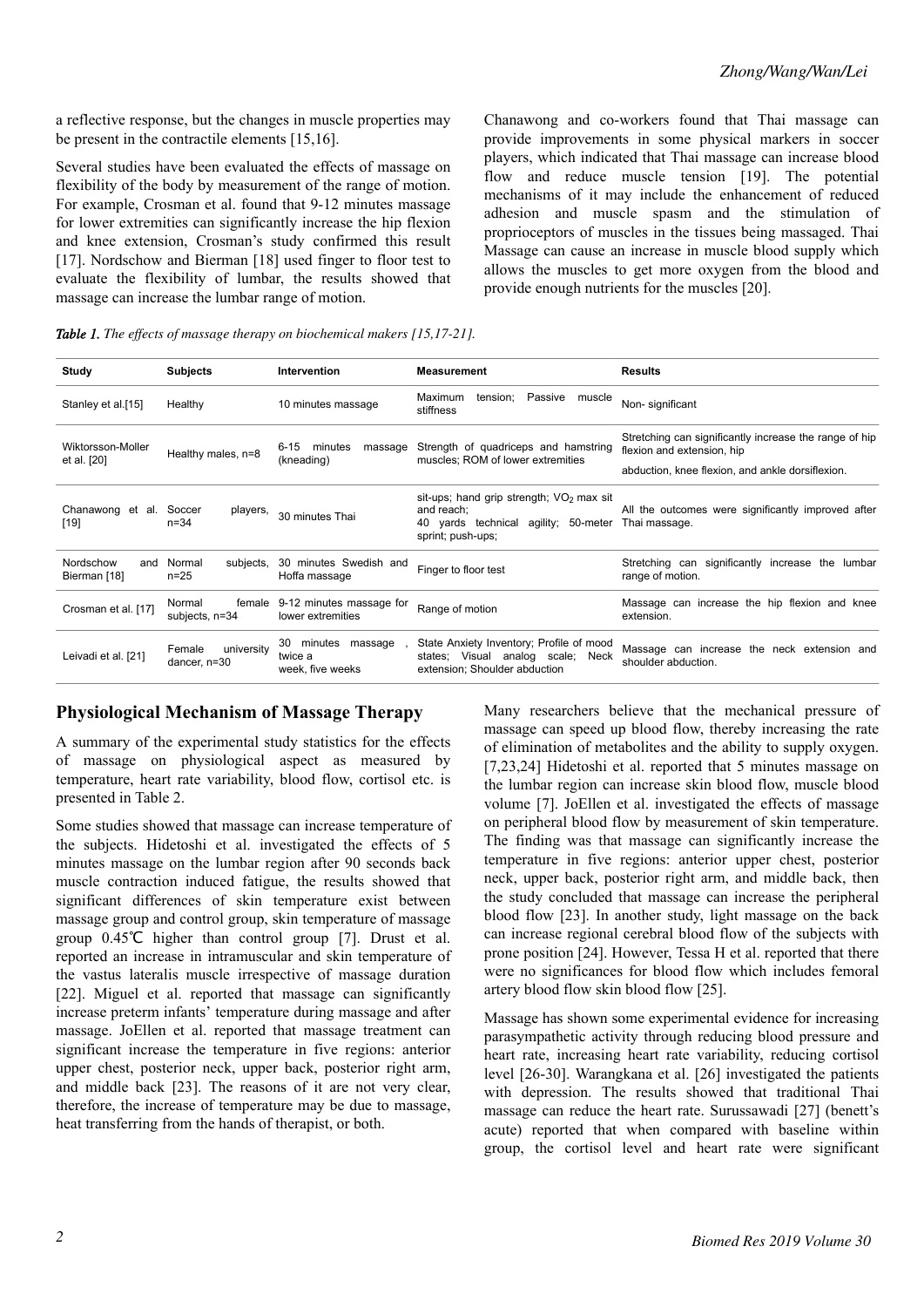reduction, but no significant differences in cortisol level between the two groups.

*Table 2. The effects of massage therapy on physiological makers [2,7,23,25,27-29].*

| Study                            | <b>Subjects</b>                                              | Intervention                                                  | <b>Measurement</b>                                                                                                                                    | <b>Results</b>                                                                                                                                                                         |
|----------------------------------|--------------------------------------------------------------|---------------------------------------------------------------|-------------------------------------------------------------------------------------------------------------------------------------------------------|----------------------------------------------------------------------------------------------------------------------------------------------------------------------------------------|
| Miguel<br>et<br>al. [2]          | preterm infants, n=72                                        | 15 minutes massage                                            | During temperature; Post temperature                                                                                                                  | Massage can significantly increase temperature of the<br>subjects.                                                                                                                     |
| Hidetoshi<br>et al. [7]          | healthy male, n=29                                           | 5 minutes massage on<br>the lumbar region                     | Scale;<br>Analogue<br>Visual<br>Blood flow                                                                                                            | Skin Massage can increase skin temperature, muscle blood<br>Temperature; Muscle-Blood volume; Skin volume and skin blood flow, and can decrease the score of<br>Visual Analoque scale. |
| Tessa et al.<br>[25]             | healthy<br>male<br>volunteers, n=13                          | 12<br>minutes<br>massage<br>(effleurage<br>and<br>petrissage) | Muscle temperature; skin temperature;<br>femoral skin blood flow; artery blood flow                                                                   | Massage can significantly increase the muscle temperature<br>and skin temperature, however, no significance for blood<br>flow.                                                         |
| JoEllen<br>al. [23]              | healthy<br>volunteers.<br>et $n=17$ (9 male and 8<br>female) | 20<br>minutes neck and<br>shoulder massage                    | Skin temperature                                                                                                                                      | The massage therapy can significantly increase the skin<br>temperature.                                                                                                                |
| Surussawa<br>di et al. [27]      | physiotherapy<br>students, n=36                              | 90<br>minutes<br>Thai<br>massage                              | Stress perception rating; heart rate;<br>blood pressure; Saliva cortisol level                                                                        | When compared with baseline within group, the cortisol<br>level and heart rate were significant reduction, but no<br>significant increase in cortisol level.                           |
| Lindgren et<br>al. [28]          | healthy<br>volunteers.<br>n=22 (11 male and 11<br>female)    | Thai<br>80<br>minutes<br>massage on hand and<br>feet          | Blood glucose; saliva cortisol; heart rate<br>variability; heart rate; serum insulin                                                                  | Total heart rate variability and all heart rate variability<br>components decreased during intervention. Insulin level and<br>saliva cortisol decreased significantly after massage.   |
| Buttagat et Patients<br>al. [29] | with<br>back<br>pain, n=36                                   | traditional<br>30<br>minutes<br>muscle                        | Body flexibility; State anxiety inventory;<br>Thai massage on back Pressure pain threshold; muscle tension;<br>Pain intensity; Heart rate variability | Traditional Thai massage can significantly increase total LF,<br>HF, PPT and body flexibility, significantly decrease muscle<br>tension, anxiety, and self-reported pain intensity.    |

## **Neurological Mechanism of Massage Therapy**

Massage therapy is believed to decrease muscle tension and stimulate sensory receptors by reducing neuromuscular excitability which can be measured by the changes in the Hoffman reflex (H-reflex) amplitude [31-34] One study reported Hoffman reflex (H-reflex) amplitude of each massage condition were reduced compare to the control group, the reason maybe not due to the mechanical stimulation of cutaneous receptors, but for the deeper mechanoreceptors (Table 3).

Numerous studies investigated the effects of massage on pain, and the results of several studies have shown that massage can relieve pain [35-42]. There are several mechanisms about it. Traditional Thai massage that can relieve patients with headaches can be used to explain their physiological effects. Traditional Thai massage may stimulate blood and lymph circulation and autonomic nervous system by pressing skin and muscles. As a result, the discretion of toxins and residual substances inside the body improves, and the flow of nutrients to tissues is enhanced, thereby reducing swelling and pain. Another famous possible mechanism is the gate control theory. The pressure of Traditional Thai massage acts on the skin and muscles, which can stimulate the pressure receptors and inhibit the transmission of pain perception at the spinal cord or the "gate". Traditional Thai massage may modulate pain transmission at spinal cord level by closing the gate, which can be explained by inhibiting transmission cell (T cell) activity *via* substantia gelatinosa (SG cells). The techniques of Traditional Thai massage can influence SG cells through stimulating the mechanosensitive afferent fibers in spinal joints and muscles. In addition, Traditional Thai massage also can decrease the level of pain in biochemical transmission temporarily, substance P, thereby the nerve conductivity to a higher center was limited [29,35,40]. Uraiwan et al. found that Traditional Thai massage can be used as an effective treatment for patients with headache and other pain related with neuromuscular disorders [42]. The mechanism of it maybe include: firstly, myofascial trigger points (MTrPs), which constitute an important source of chemical mediators (bradykinin, calcitonin gene– related peptide, serotonin, and substance P may be present in active MTrPs); Traditional Thai massage may break down any MTrPs adhesions. Secondly, massage reduces muscle tension and improves blood flow may wash out pain metabolites (such as lactic acid and substance P) and lead to reduced muscle tension and pain. Thirdly, Traditional Thai massage provides deep pressure, which may stimulate proprioceptors, such as the Golgi tendon organ and spindle cells, in the target muscles. Reducing muscle adhesion and spasm in tissues will reduce the intensity of pain. [42]

*Table 3. The effects of massage therapy on neurological makers [32-34,40,42].*

| Study | uhierts: | ntioi | meni |
|-------|----------|-------|------|
|       |          | .     | .    |
|       |          |       |      |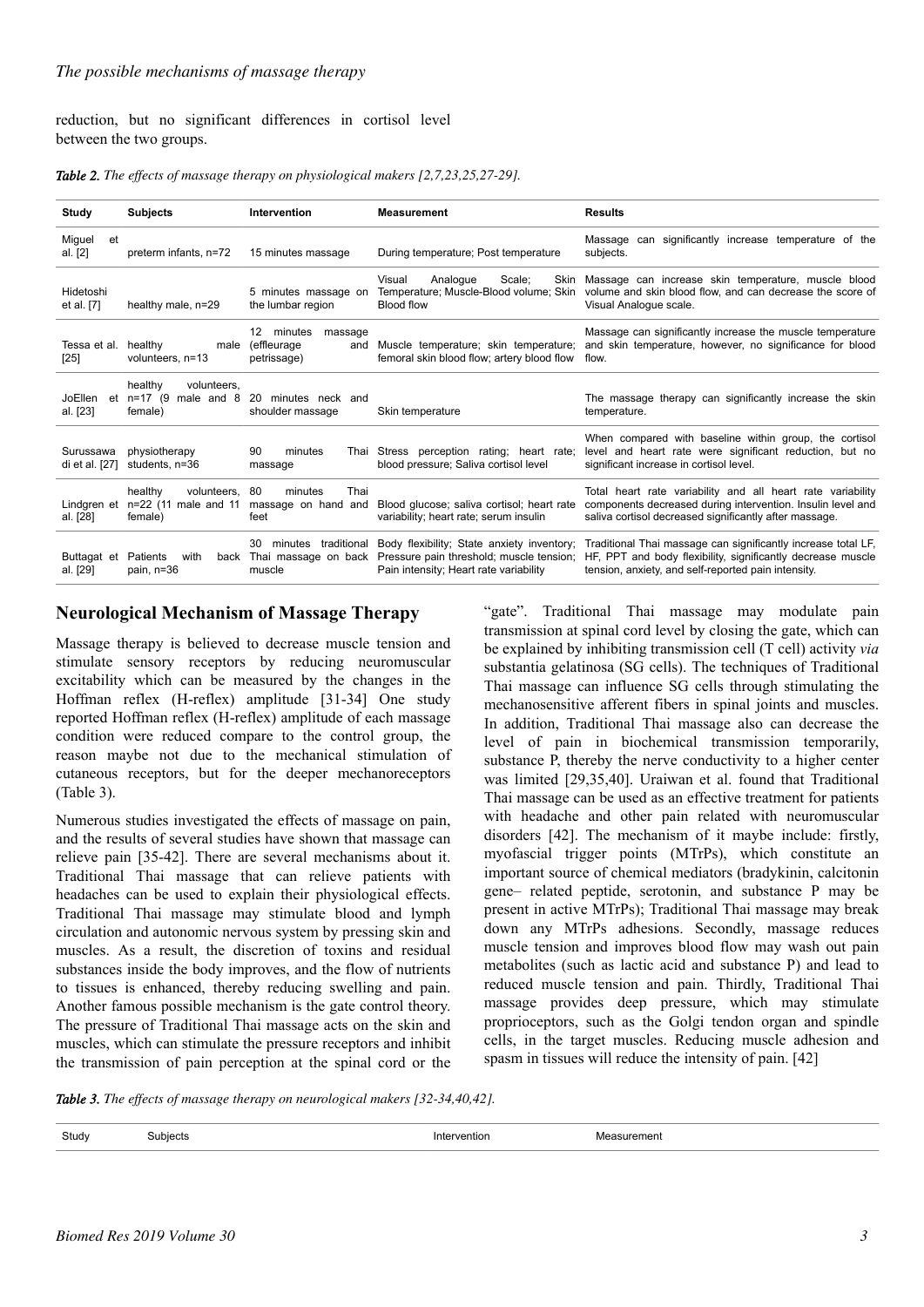| Morelli et al.<br>$[32]$  | Neurologically healthy adult, n=12                                                        | 3 minutes massage (one-hand<br>petrissage)     | Hoffman reflex (H- reflex) amplitude                                                   |
|---------------------------|-------------------------------------------------------------------------------------------|------------------------------------------------|----------------------------------------------------------------------------------------|
| Sullivan<br>$[33]$        | et al. Undergraduate students and university staff, n=16 (8)<br>men, 8 women)             | 5 minutes massage                              | Hoffman reflex amplitude                                                               |
| Buttagat et al.<br>$[34]$ | Patients with scapulocostal syndrome, n=20                                                | 30<br>tradition<br>Thai<br>minutes<br>massage  | Anxiety; muscle tension; pressure pain threshold                                       |
| Funda<br>$[40]$           | et al. Patients with undergone total hip or knee arthroplasty,<br>n=60 (42 women, 18 men) | One hour massage                               | Blood pressure; State Anxiety Inventory; McGill Pain<br>Questionnaire Short Form       |
| Chatchawan et<br>al. [42] | participants who had headache, n=72                                                       | 25 minutes massage and 5<br>minutes stretching | Suboccipital and neck range of motion; pressure pain<br>threshold; Visual analog scale |

### **Psychological Mechanism of Massage Therapy**

Massage has been presented that can affect the psychological factors of receivers, such as, reduce psychological stress, increase body relaxation, decrease the anxiety [13,26,36,43-48] (Table 4).

Firstly, massage therapy can decrease the anxiety. Warangkana et al. found that traditional Thai massage can significantly decrease the anxiety level of all depression patients. They think that although mechanisms of traditional Thai massage on depression are not very clear, but traditional Thai massage can provide care and love to the depression patients [26]. Field et al. found that moderate pressure of massage contributed to increased dopamine which leads to decreased norepinephrine levels; therefore anxiety levels are decreased [43]. Since massage is a kind of pressure massage, the same mechanism may at least lead to a reduction in anxiety partially. When a relaxation reaction occurs due to massage, the stress response is suppressed and the level of anxiety is lowered. Decreased stress is accompanied by increased diminished activity of the sympathetic nervous system and vagal outflow [30].

Secondly, increase body relaxation and reduce stress. The decreased feeling of muscle tension after receiving massage therapy may be explained by the theory of relaxation response. Delaney et al. suggested that the decreased muscle tension is probably the result of an overall reduction in the defencearousal response and an increased relaxation response [44]. The result of Thanarat et al. showed that the decreased heart rate, and increased time domain indices and high frequency of heart rate variability, and automatic nerve system activity. Which indicated that massage therapy can decrease sympathetic activity and increase parasympathetic activity [45].

*Table 4. The effects of massage therapy on psychological makers [13,21,37,39,45].*

| Study                 | <b>Subjects</b>                      | <b>Intervention</b>                                                                 | <b>Measurement</b>                                                                            | <b>Results</b>                                                                                                                           |
|-----------------------|--------------------------------------|-------------------------------------------------------------------------------------|-----------------------------------------------------------------------------------------------|------------------------------------------------------------------------------------------------------------------------------------------|
| Buttagat et al.       | patients<br>with<br>back pain, n=36  | pressure pain                                                                       | Body flexibility; pressure pain threshold; muscle<br>tension; heart rate variability; anxiety | Results showed that significant increase in HRV which<br>include increased high frequency and total frequency.                           |
| Leivadi et al.        | 30<br>dance<br>students              | 30 minutes whole<br>body massage<br>(petrissage,<br>and<br>effleurage,<br>friction) | Visual analog scale; Profile of mood states;<br>State Anxiety Inventory; Salivary cortisol    | Massage can significantly decrease the salivary cortisol,<br>Profile of mood states, and State Anxiety Inventory.                        |
| Hemmings et al.       | Amateur boxers,<br>$n=8$             | 20 minutes whole<br>body massage<br>(petrissage)<br>and<br>effleurage)              | Heart rate; Blood lactate; Perceived recovery<br>scale; Boxing performance                    | Results showed a significant increase in perceived recovery.                                                                             |
| Cristina et al.       | patients<br>with<br>headache, n=11   | 40 minutes head-<br>neck massage                                                    | rate variability;                                                                             | Pressure pain thresholds; mood states; heart Massage can produce a decrease in tension and an<br>immediate increase of index HRV.        |
| Sripongngam et<br>al. | healthy<br>participants,<br>$n = 29$ | 60<br>minutes<br>traditional Thai<br>massage                                        | Heart rate variability; salivary alpha-amylase<br>levels; plasma renin activity               | Massage can cause stress reduction as indicated by a<br>reduced salivary alpha-amylase levels and an increased high<br>frequency of HRV. |

### **Conclusion**

Massage is called "green medicine" by the World Health Organization because of its remarkable effect, low price and no toxic side effects. Its mechanism of action involves many disciplines such as physiology, biochemistry, electrophysiology, and biomechanics. The previous studies show that massage therapy can affect the biochemical makers

(passive muscle stiffness, range of motion, visual analog scale), physiological makers (blood flow, skin and muscle temperature, blood pressure, heart rate, heart rate variability, pressure pain threshold), neurological makers (Hoffman reflex, anxiety associated with scapulocostal syndrome, state anxiety inventory), and psychological makers (heart rate variability, profile of mood states, salivary cortisol). Understanding the mechanisms of massage therapy will help to guide clinical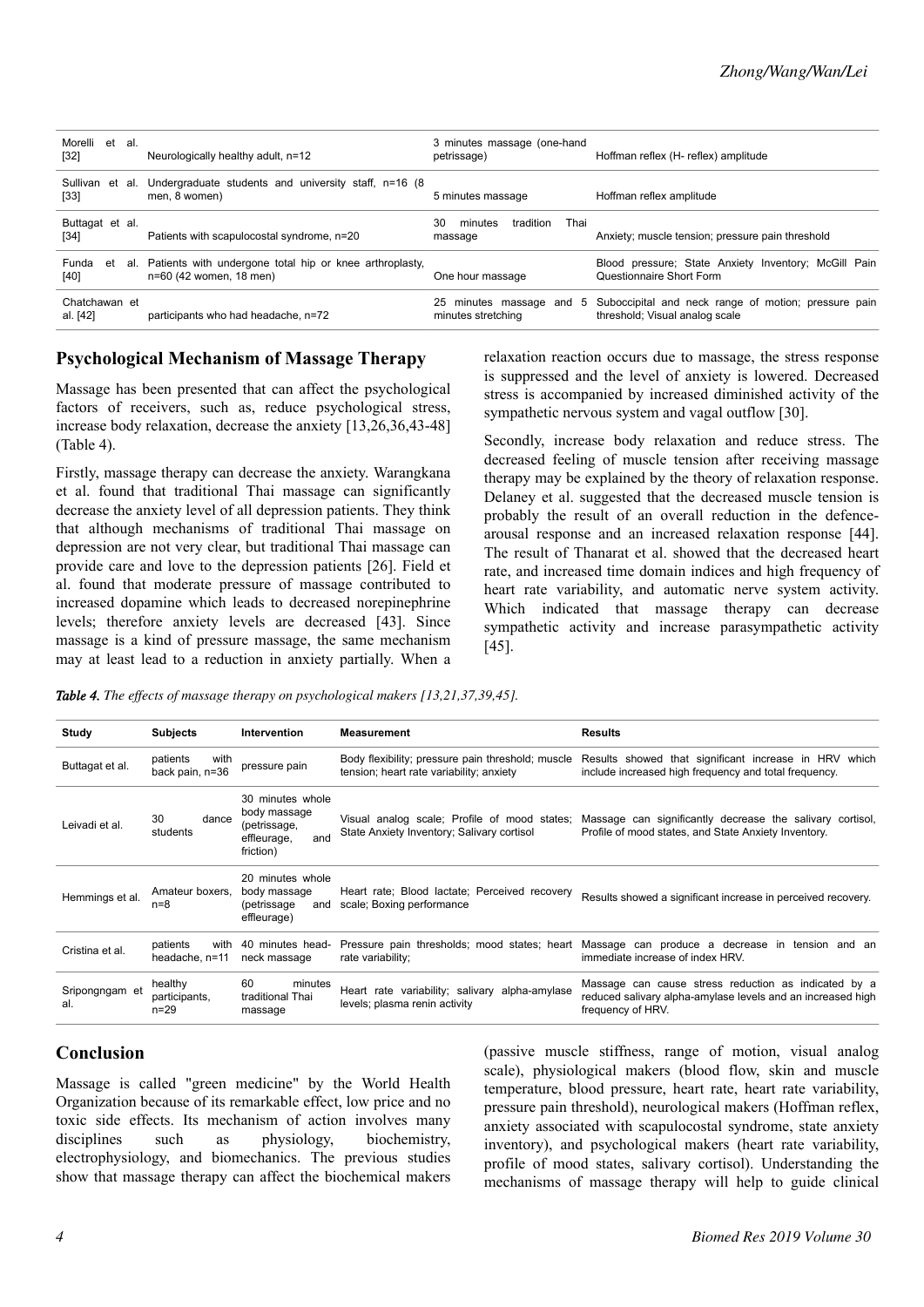practice. Although many research results have been achieved in the mechanisms of massage therapy, however there are still many problems need to be examined, solved, and explained in the future. Such as the effects of different types of massage therapy (Traditional Thai Massage, Swedish Massage, Traditional Chinese Massage, and so on), the effects of different kinds of the massage techniques (Petrissage, Stroking, Kneading, Effleurage).

## **References**

- 1. Cherkin DC, Sherman KJ, Kahn J, Wellman R, Cook AJ, Johnson E, Erro J, Delaney K, Deyo RA. A comparison of the effects of 2 types of massage and usual care on chronic low back pain: a randomized, controlled trial. Ann Intern Med 2011; 55:1-9.
- 2. Arroyo-Morales M, Fernández-Lao C, Ariza-García A, Toro-Velasco C, Winters M, Díaz-Rodríguez L, Cantarero-Villanueva I, Huijbregts P, Fernández-De-las-Peñas C. Psychophysiological Effects of Preperformance Massage before Isokinetic Exercise. c
- 3. Field T. Massage therapy research review. Complement Therap Clin Pract 2016; 24:19-31.
- 4. Engen DJ, Wahner-Roedler DL, Nadolny AM, Persinger CM, Oh JK, Spittell PC, Loehrer LL, Cha SS, Bauer BA. The effect of chair massage on muscular discomfort in cardiac sonographers: a pilot study. BMC Complement Altern Med 2010; 10:50.
- 5. Neagu N. Importance of Recovery In Sports Performance. Marathon 2017; 9:53-59.
- 6. Moraska A. Sports massage: A comprehensive review. J Sports Med Phys Fitness 2005; 45:370-380.
- 7. Mori H, Ohsawa H, Tanaka TH, Taniwaki E, Leisman G, Nishijo K. Effect of massage on blood flow and muscle fatigue following isometric lumbar exercise. Med Sci Monit 2004; 10:173-178.
- 8. Young R, Gutnik B, Moran RW, Thomson RW. The effect of effleurage massage in recovery from fatigue in the adductor muscles of the thumb. J Manipulative Physiol Ther 2005; 28:696-701.
- 9. Rinder AN, Sutherland CJ. An investigation of the effects of massage on quadriceps performance after exercise fatigue. Complement Ther Nurs Midwifery 1995; 1:99-102.
- 10. Tanaka TH, Leisman G, Mori H, Nishijo K. The effect of massage on localized lumbar muscle fatigue. BMC Complement Alt Med 2002; 2:9.
- 11. Weerapong P, Hume PA, Kolt GS. The Mechanisms of Massage and Effect on Performance, Muscle Recovery and Injury Prevention. Sports Med 2005; 35:235-256.
- 12. Mancinelli CA, Davis DS, Aboulhosn L, Brady M, Eisenhofer J, Foutty S. The effects of massage on delayed onset muscle soreness and physical performance in female collegiate athletes. Phys Ther Sport 2006; 7:5-13.
- 13. Hemmings B, Smith M, Graydon J, Dyson R. Effects of massage on physiological restoration, perceived recovery,

and repeated sports performance. Br J Sports Med 2000; 109-114.

- 14. Urbinati KS, Vieira AD, Papcke C, Pinheiro R, Nohama P, Scheeren EM. Physiological and Biomechanical Fatigue Responses in Karate: A Case Study. Open Sports Sci J 2017; 10:286-293.
- 15. Stanley S, Purdam C, Bond T. Passive tension and stiffness properties of the ankle plantar flexors: the effects of massage. 18th Congress of the International Society of Biomechanics 2001; 7:8-13.
- 16. Davis JM. Possible mechanisms of central nervous system fatigue during exercise. Med Sci Sports Exerc 1997; 29:45-57.
- 17. Crosman L, Chateauvert S, Weisberg J. The effects of massage to the hamstring muscle group on range of motion. J Orthop Sports Phy Ther 1984; 6:168-172.
- 18. Nordschow M, Bierman W. The influence of manual massage on muscle relaxation: effect on trunk flexion. [J](https://www.ncbi.nlm.nih.gov/pubmed/13938912) [Am Phys Ther Assoc](https://www.ncbi.nlm.nih.gov/pubmed/13938912) 1962; 42:653-657.
- 19. Hongsuwan C, Eungpinichpong W, Chatchawan U, Yamauchi J. Effects of Thai massage on physical fitness in soccer players. J Phys Ther Sci 2015; 27:505-508.
- 20. Wiktorsson-Moller M, Oberg B, Ekstrand J, Gillquist J. Effects of warming up, massage, and stretching on range of motion and muscle strength in the lower extremity. Am J Sports Med 1983; 11:249-252.
- 21. Leivadi S, Hernandez-Reif M, Field T, O'Rourke M, D'Arienzo S, Lewis D, del Pino N, Schanberg S, Kuhn C. Massage Therapy and Relaxation Effects on University Dance Students. J Dance Med Sci 1999; 3:108-112.
- 22. [Drust](https://www.ncbi.nlm.nih.gov/pubmed/?term=Drust%20B%5BAuthor%5D&cauthor=true&cauthor_uid=12905085) B, [Atkinson G,](https://www.ncbi.nlm.nih.gov/pubmed/?term=Atkinson%20G%5BAuthor%5D&cauthor=true&cauthor_uid=12905085) [Gregson](https://www.ncbi.nlm.nih.gov/pubmed/?term=Gregson%20W%5BAuthor%5D&cauthor=true&cauthor_uid=12905085) W, [French D](https://www.ncbi.nlm.nih.gov/pubmed/?term=French%20D%5BAuthor%5D&cauthor=true&cauthor_uid=12905085), [Binningsley](https://www.ncbi.nlm.nih.gov/pubmed/?term=Binningsley%20D%5BAuthor%5D&cauthor=true&cauthor_uid=12905085) [D.](https://www.ncbi.nlm.nih.gov/pubmed/?term=Binningsley%20D%5BAuthor%5D&cauthor=true&cauthor_uid=12905085) The effects of massage on intra muscular temperature in the vastus lateralis in humans. Int J Sports Med 2003; 24:395-399.
- 23. Sefton JM, Yarar C, Berry JW, Pascoe DD. Therapeutic massage of the neck and shoulders produces changes in peripheral blood flow when assesse. J Altern Complement Med 2010; 16:1-10.
- 24. Ouchi Y, Kanno T, Okada H, Yoshikawa E, Shinke T, Nagasawa S, Minoda K, Doi H. Changes in cerebral blood flow under the prone condition with and without massage. Neurosci Lett 2006; 407:131-135.
- 25. Hinds T, Mcewan I, Perkes J, Dawson E, Ball D, George K. (2004). Effects of Massage on Limb and Skin Blood Flow after Quadriceps Exercise. Medicine and science in sports and exercise. 36. 1308-13. 10.1249/01.MSS. 0000135789.47716.DB.
- 26. Chompoopan W, Eungpinichpong W, Eungpinichpong W. Effects of traditional thai massage on heart rate, blood pressure, and anxiety in depression patients: A pilot study. Int J Geomate 2016; 11:2892-2895.
- 27. Bennett S, Bennett MJ, Chatchawan U, Jenjaiwit P, Pantumethakul R, Kunhasura S, Eungpinichong W. Acute effects of traditional Thai massage on cortisol levels, arterial blood pressure and stress perception in academic